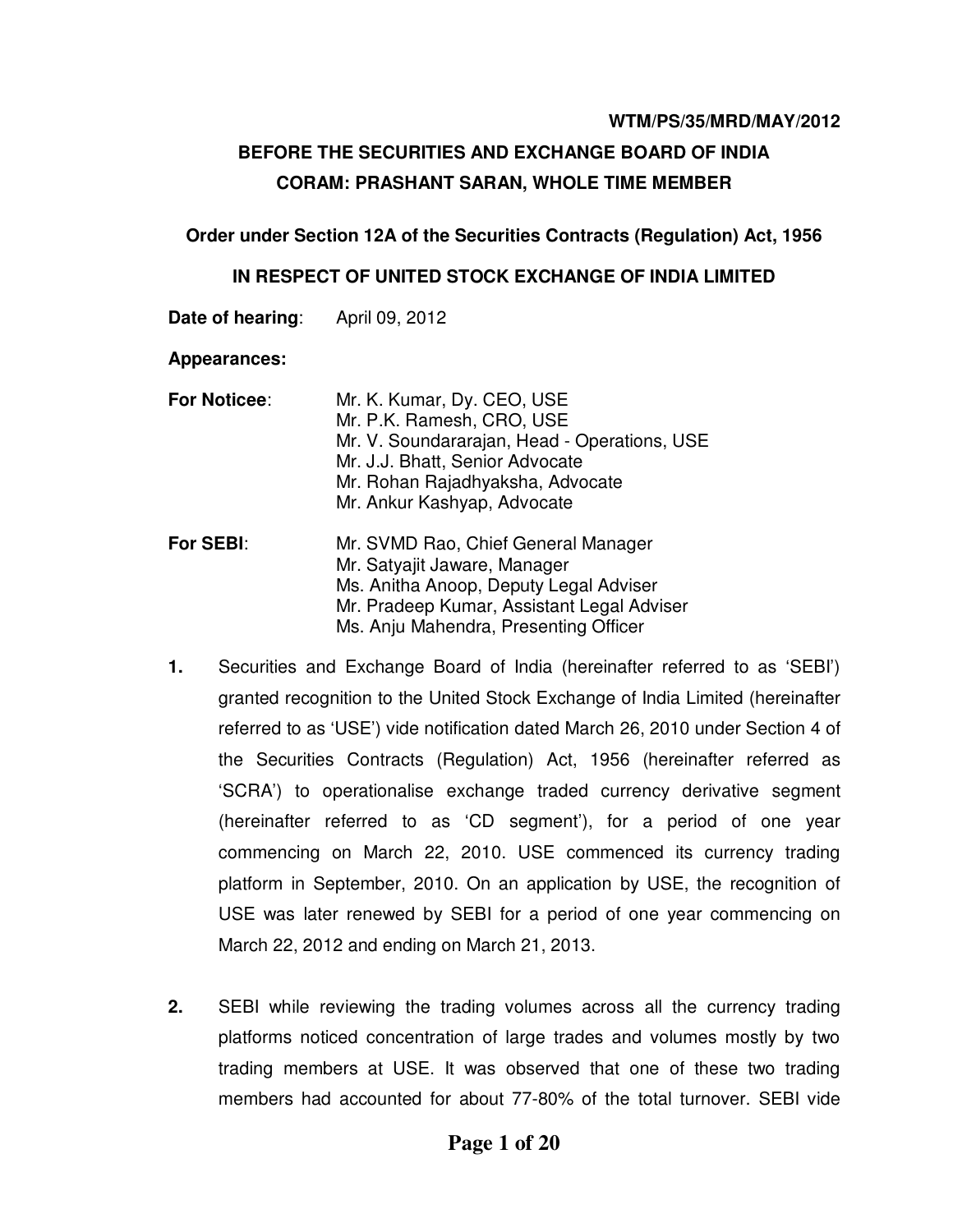letter dated August 30, 2011 communicated its concern to USE. In response to this, USE submitted a reply dated September 21, 2011 to SEBI.

- **3.** SEBI vide another letter dated September 30, 2011 advised USE that the trading volume needs to grow in an orderly manner over a period of time with wider participation from brokers/ clients. Thereafter, SEBI convened a meeting with the officials of the USE on October 03, 2011 wherein matters relating to governance and administration of the exchange was discussed. Subsequently, officials from SEBI visited the USE on October 10, 2011, in order to ascertain the functioning and evolving developments at the USE.
- **4.** While so, SEBI received a letter from Mr. T.S. Narayanasami, the Managing Director and Chief Executive Officer (hereinafter referred to as 'CEO') of the USE on October 05, 2011, whereby he conveyed his resignation from the Governing Board (hereinafter referred to as 'board') of the USE. It was also written therein that the Board of USE desired that the Managing Director should continue his office till the end of November, 2011.
- **5.** Subsequent to the visit to USE, SEBI issued a Show Cause Notice dated December 29, 2011 (hereinafter referred to as 'SCN') under Section 12A of the Securities Contract Regulation Act, 1956 (hereinafter referred to as 'SCRA') to the USE, wherein *inter alia* it was alleged that there was absence of robust surveillance system at USE, to monitor the trend of domination of trade/ artificial boosting of exchange volumes by one trading member, failure to build its own infrastructure, dilution of the independence of the Public Interest Directors (hereinafter referred to as 'PID'), absence of sustainable pricing policy and failure to ensure payment of turnover fees to SEBI by its members, inability of the USE Board to correct imbalances in favour of particular director including delayed payments and quorum rights, amendment of articles of association without approval from SEBI etc. The SCN also brings out that the then existing state of affairs at USE were not in the interest of securities market. USE was also advised to reply to the SCN, within a period of fifteen days from the date of receipt thereof. It was also informed that in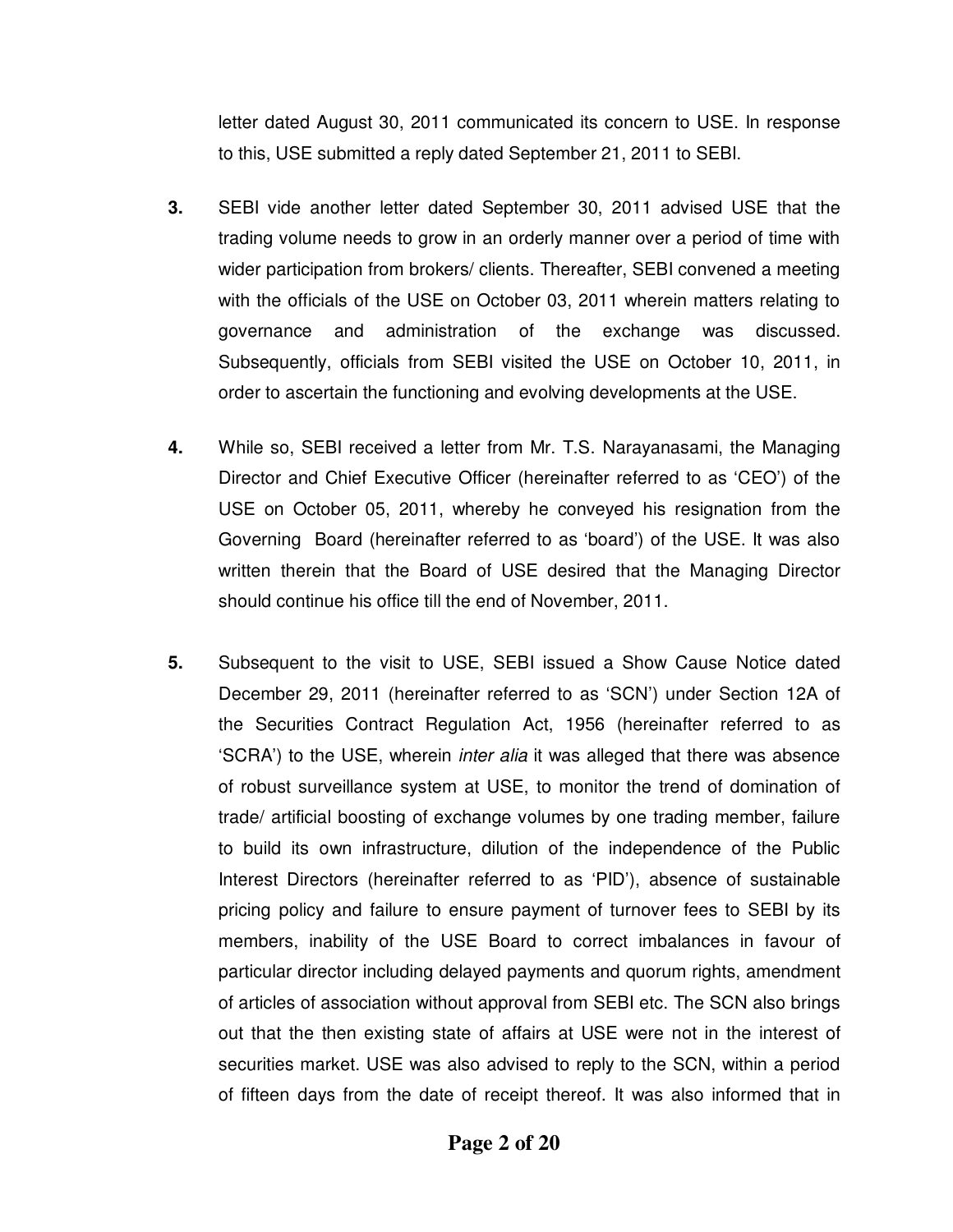case of failure to reply, it would be presumed that USE had no explanation to offer and that SEBI would be free to take action as per law.

- **6.** USE vide its letter dated January 23, 2012 replied to the SCN. Thereafter, an opportunity of personal hearing was granted to the USE on March 26, 2012. USE sought an adjournment, vide its letter dated March 21, 2012 as its advocate was not available on the scheduled date. Accordingly, the hearing was rescheduled to April 09, 2012. On this date, Mr. J.J. Bhatt, Senior Advocate appeared on behalf of USE along with Mr. K. Kumar, Deputy Chief Executive Officer, USE, Mr. P.K. Ramesh, CRO, USE, Mr. V. Soundararajan, Head, Operations, USE, Mr. Rohan Rajadhyaksha, Advocate and Mr. Ankur Kashyap, Advocate and made their submissions. During the personal hearing, USE was asked to submit certain details, the said details were communicated by USE to SEBI, vide its letter dated April 13, 2012.
- **7.** The submissions of USE that were made during the oral hearing as well in its written replies dated January 23, 2012 and April 13, 2012, are summarized in brief below:
	- **a.** The SEBI Circular dated April 21, 2003 casts the responsibility on the Managing Director to monitor all surveillance related functions of USE.
	- **b.** Mr. T.S. Narayanasami, the Managing Director and CEO of USE was responsible for overall functioning and in charge of the affairs of USE. The issues which are also the subject matter of the SCN were not brought to the attention of the board of USE despite there being a meeting of the board on September 19, 2011. The entire correspondence which was exchanged with SEBI on the issues regarding the concentration of trades was notified to the surveillance committee and the board by Mr. T.S. Narayanasami, in its meeting held on October 01, 2011. In the board meeting held on October 01, 2011, Mr. T.S. Narayanasami submitted his resignation to the Chairman of the board by his letter dated September 26, 2011. Although the board decided to accept his resignation at first, it declined to accede to his demand of being relieved from the services of USE with immediate effect and asked him to continue for another two months to ensure continuity.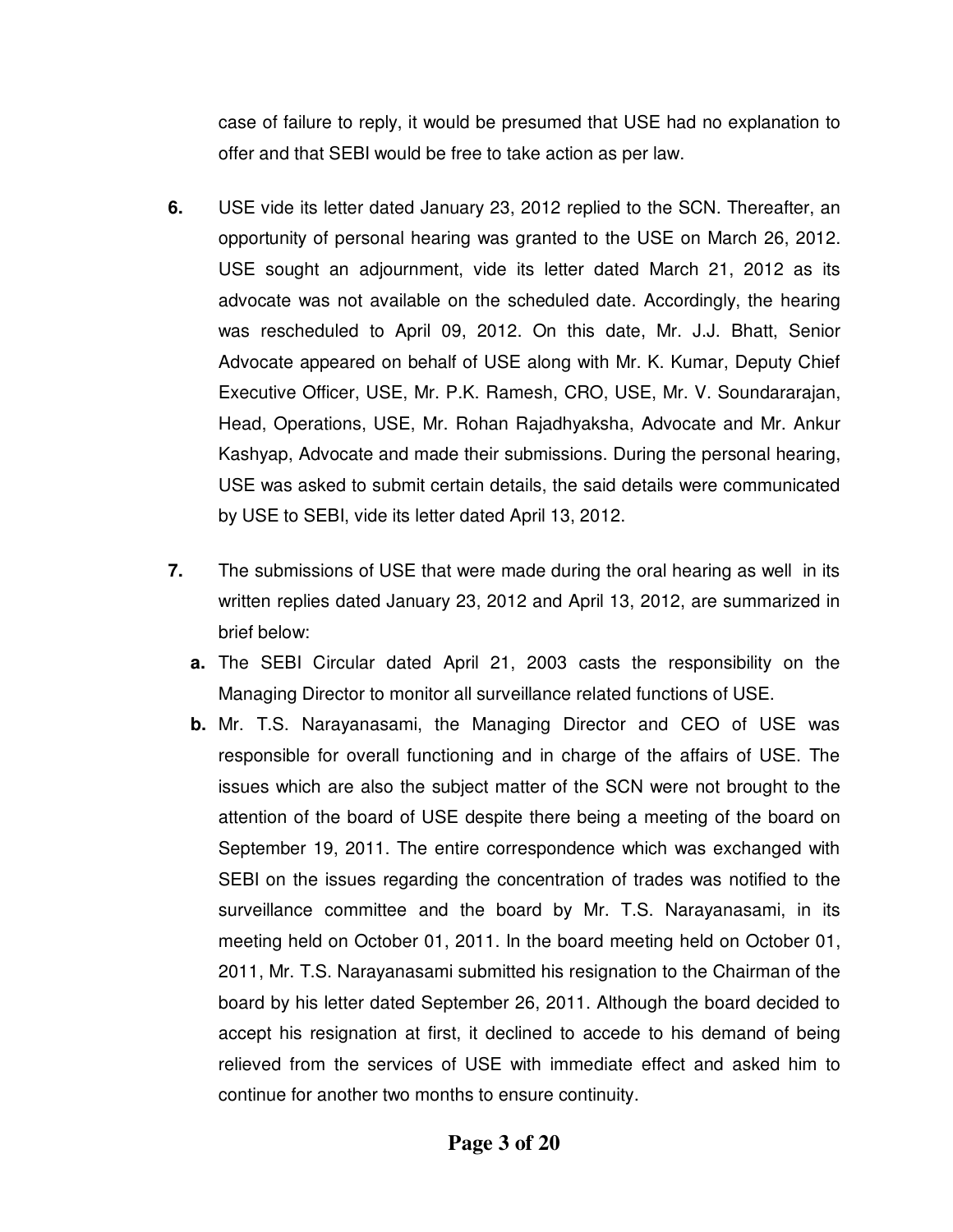- **c.** Following the said meeting, the board of USE had taken charge of various matters and taken appropriate corrective/ preventive steps to rectify the issues. It was said that the board in its meeting has decided that communication shall be sent to those members whose concentration level crossed 30% on a monthly basis, asking for details of their value of business/ percentage and value of trades that had taken place between the terminals of the same member (self trades) and asking the members to take note of such patterns and exercise due care while undertaking transactions. The board confirmed that the trading concentration was brought down in October and then further in November and December.
- **d.** Once the board was notified about the concentration of trading volumes, immediate and effective steps were undertaken by USE, in relation to the concentration of trade issues. The board has acted diligently to ensure that SEBI's apprehensions are addressed and dealt with.
- **e.** SEBI has not prescribed any rules, regulations or parameters regarding the concentration of trades by the trading members. In the absence of the same, it cannot be said that USE has failed to detect and control such instances.
- **f.** Concentration of trades is a usual occurrence for any exchange in its initial stages. The surveillance systems at the USE did detect the concentration of trades and the same was reported to the erstwhile Managing Director and CEO. However, as there was no evidence of manipulative trading patterns, the same was not acted upon.
- **g.** After initiating a few steps by the board, the trading concentration, has substantially reduced and in fact, the top member concentration on a gross basis for the month of December 2011 was 21.24% and that of two trading members was 40.87%.
- **h.** USE has constituted a nomination committee in its meeting held on October 01, 2011, for reviewing the structure, size and composition of the board on regular basis. With this, steps have been taken to rectify the issues regarding the representation of the trading members on the board.
- **i.** The SCRA is silent on the manner of appointment of PID, therefore USE has followed the provisions as listed under Section 256 of the Companies Act,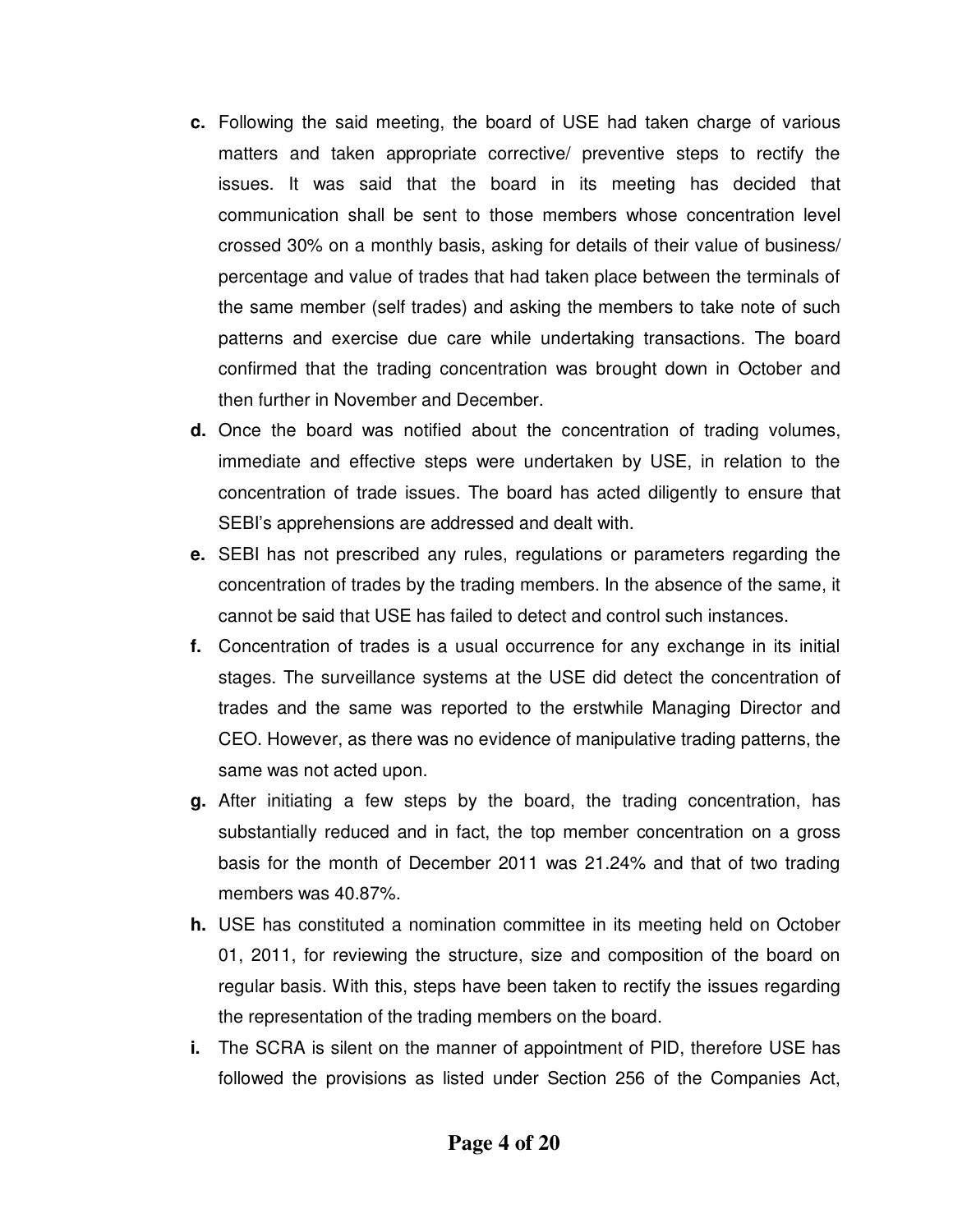1956 and accordingly the PIDs were subjected to retirement by rotation and re-election at the annual general meetings.

- **j.** USE has submitted that while a provision indeed exists for the selection of PIDs from the pool of persons empanelled with SEBI, the practice followed by USE is to seek prior approval from SEBI before appointing Directors under the category of PID. However, USE on January 19, 2012, asked SEBI for the list of persons empanelled by SEBI to be appointed as PIDs in the governing board of a stock exchange.
- **k.** USE has denied that the board structure is skewed in favour of Bombay Stock Exchange (hereinafter referred to as 'BSE') in any manner whatsoever. As per Clause 3.2(f) of SEBI Master Circular bearing number CIR/MRD/DSA/10/2010, it is said that "a person shall not act as 'Public Interest Director' on more than one Stock Exchange simultaneously". The two persons in question were first appointed as PIDs on the board of USE and thereafter appointed as shareholder director on the board of BSE and Chairman (Independent Director) on the board of Indian Clearing Corporation Limited (hereinafter referred to as 'ICCL') respectively. The said two persons are not discharging the roles of PIDs on the other respective boards of BSE and ICCL. It may be noted that SEBI guidelines do not prohibit a Director (PID or otherwise) on a stock exchange from being on the board of clearing corporation or any other company.
- **l.** BSE has never been a beneficiary of any preferential treatment by USE. On the contrary, payments made to BSE and ICCL towards Operation and Maintenance and Clearing and Settlement agreement are well below the market rates.
- **m.** BSE has suspended its Currency Derivative segment license and hence there is no conflict of interest between USE and BSE.
- **n.** Amendment to Article 37.1 of the Articles of Association (hereinafter referred to as 'AoA') was carried out in order to bring it in conformity with Section 256 of the Companies Act, 1956. As the amendment had no bearing on the constitution of the board as per Section 3(2) of the SCRA, no prior approval was sought from SEBI. It is also undertaken that USE shall seek the prior approval from SEBI for amending the AoA, henceforth.

# **Page 5 of 20**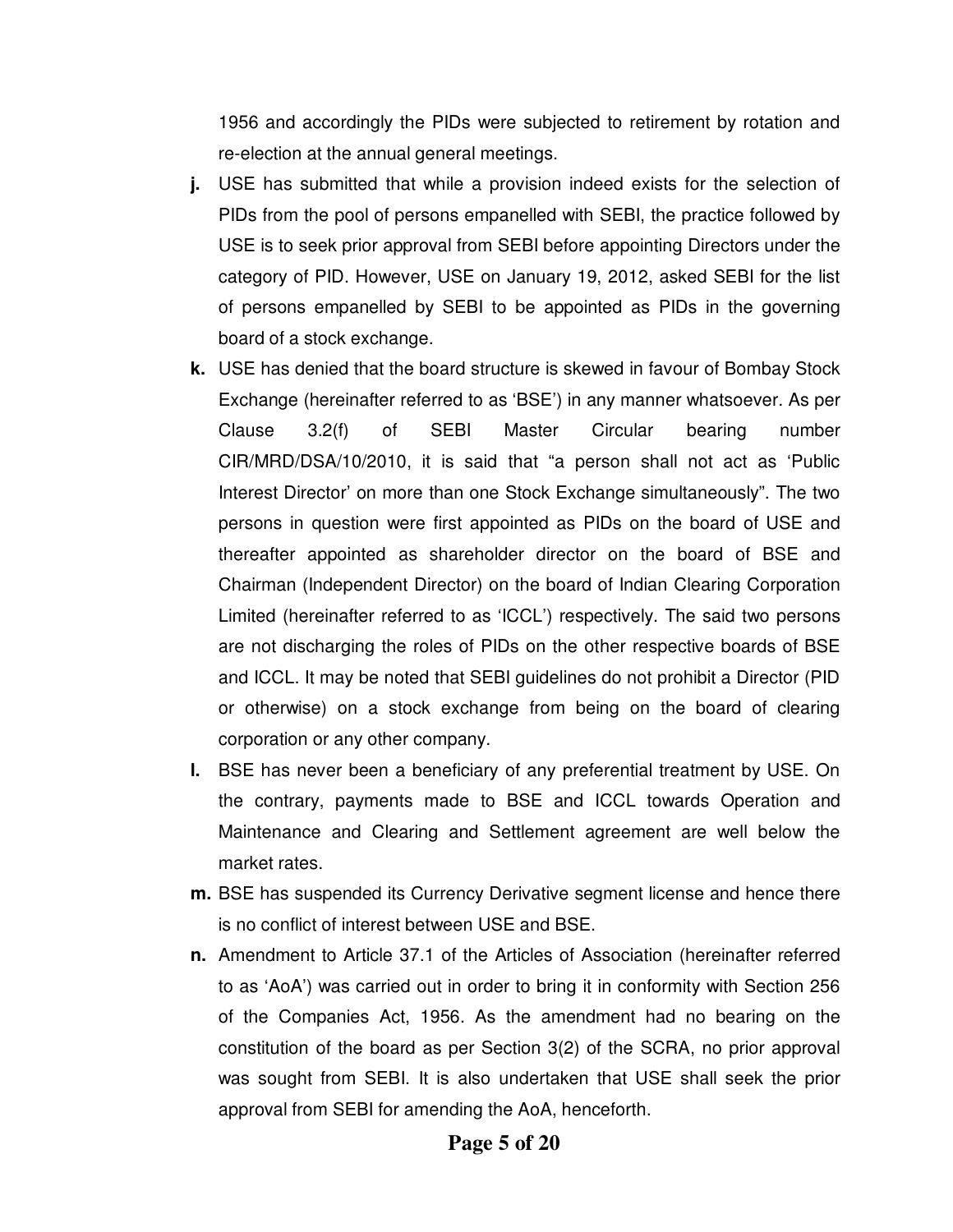- **o.** The USE by its letter has further confirmed to SEBI that the AoA of the company were amended to incorporate the Special Articles (Part II) in the Extra Ordinary General Meeting of the shareholders held on November 12, 2009 and in this regard, the requirements of the Companies Act, 1956 were complied with. USE has received a letter from SEBI asking it to keep the special AoA of USE in abeyance with immediate effect and not to act upon the same.
- **p.** SEBI permits late payment of the turnover fee with a penal interest of 15% per annum being applicable in case of delayed payments. USE is still following up with all the trading members, without exception, for the collection of penal interest towards late payment of the turnover fees to SEBI. On a few occasions, the delay in payment of turnover fee to SEBI was due to the nonavailability of erstwhile Managing Director and CEO (the signatory for cheques) during the first week of certain months.
- **q.** When the organization structure was submitted to SEBI at the time of seeking recognition, no time line was specified by SEBI for terminating the deputation arrangement with BSE. On the contrary, SEBI sought two undertakings from BSE. Based on these undertakings, the inference drawn by USE was that SEBI was rightly concerned with ensuring continuity of infrastructure and personnel without any prejudice to the personnel being on deputation from BSE or on the rolls of USE.
- **r.** USE is a one year old exchange vis-à-vis its competitors who had been operating in the segment for three years before levying any transaction charges. Despite the competitive environment, USE has taken pro-active measures to build up a sustainable pricing policy and ensure sound financial health over a long term.
- **s.** Mr. Saurav Arora has been asked by USE to comply with the provisions of Section 314 of the Companies Act, 1956. In keeping with good corporate governance principles, USE by its letter dated December 28, 2010 had informed SEBI about the appointment of Mr. Saurav Arora in USE, in view of his past association as the Director of Jaypee Capital Services Limited and USE, in an absence of response from SEBI inferred that SEBI had "no objection" to the said appointment.

# **Page 6 of 20**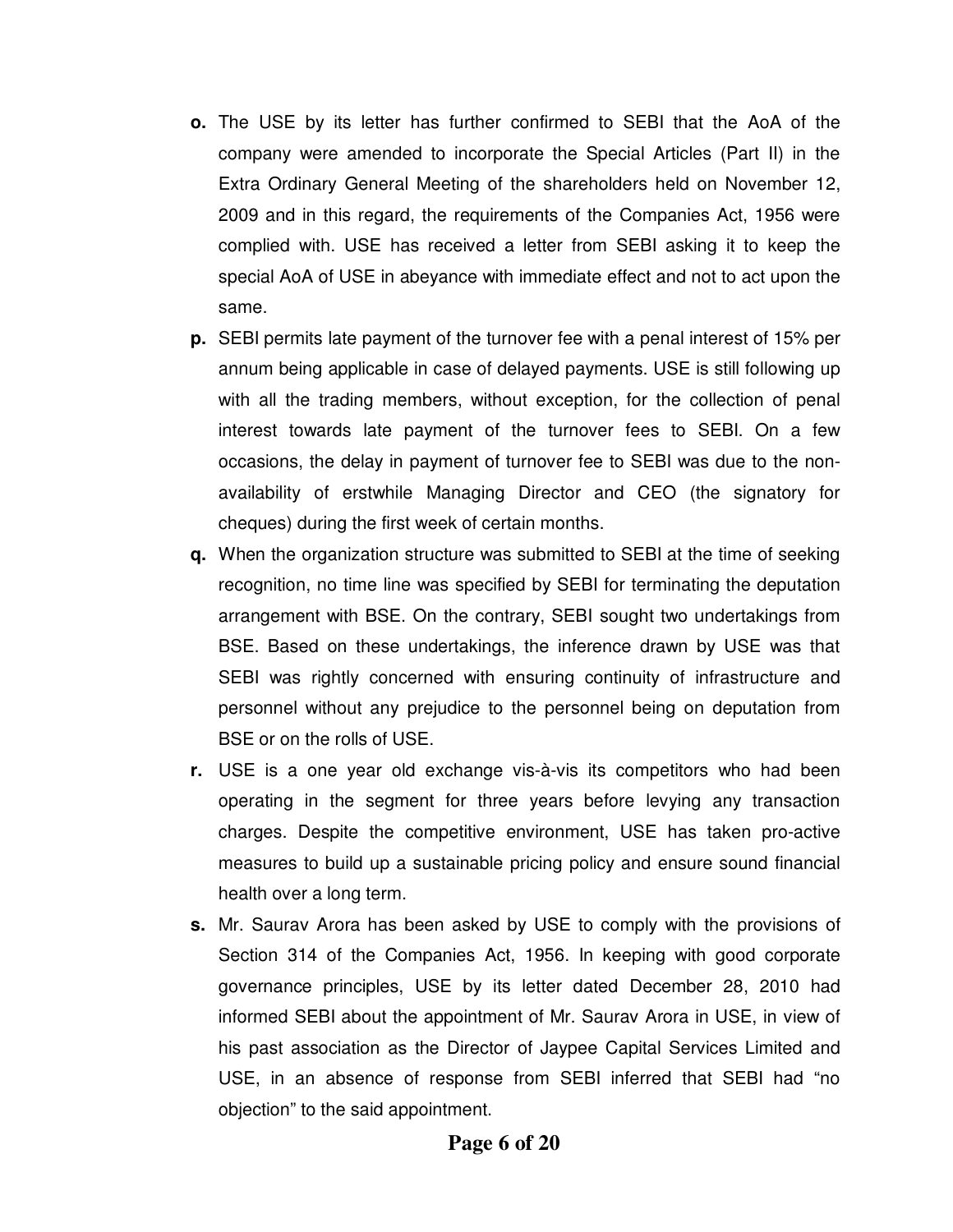- **t.** The failure to convene the Board meeting was an inadvertent error and not in any way reflective of the Board's intent to review the performance or otherwise. The delay in convening the board meeting was a one off affair and may not be construed as an act of disinterest or failure of the Board in any way. The Board has conducted meetings on December 22, 2011 and January 12, 2012 since then.
- **8.** I have carefully considered the SCN issued to the USE, the replies and the written submissions made by USE including those made during the personal hearing. Considering the above, the issues raised in the SCN are being discussed below in seriatim:

### **a. Absence of robust surveillance system:**

It has been alleged in the SCN that the USE has failed to monitor concentration of the large size trades during the period of July, 2011 to August, 2011 at USE which had ranged from 6.25% to 45.84%. Nearly all trades of contract size more than 5,000 were done by the trading member, Todi Securities Pvt. Limited and the trades were executed from two separate terminals of the same trading member. It has been revealed that the trading member Jaypee Capital Services Limited and Todi Securities Pvt. Limited had accounted for more than 90% of the large sized trades on daily basis. These two trading members were the top trading members on USE accounting for more than 80% of the total turnover on USE in May, 2011, which increased to nearly 90% in July, 2011. It was further revealed that Jaypee Capital Services Limited had alone accounted for 77% to 80% of the total turnover during the period of July, 2011 to August, 2011 at USE, which in the absence of a robust surveillance system to monitor the trend of domination of trades by one trading member, resulted into a significant level of self trades through very large number of trading terminals from multiple locations. Since the beginning of the operations at USE, the top two brokers had accounted for 88% to 95 % of the total turnover on the exchange. This contribution to the turnover by the two trading members came down to 89% in October, 2011, pursuant to the intervention of SEBI. It has been alleged that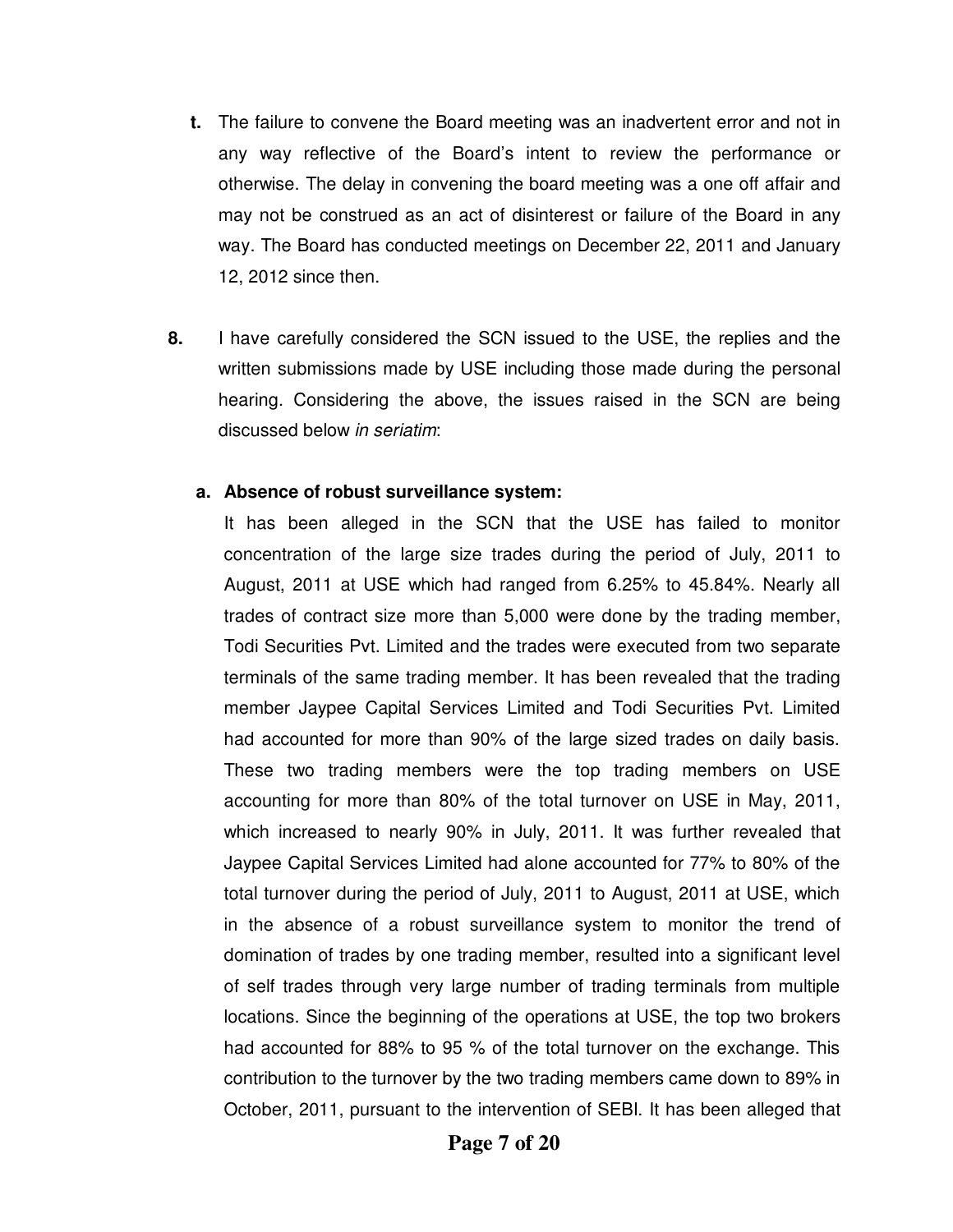the exchange has failed to prevent such high concentration among a few trading members, even after one year of its operation and there was an attempt by a single trading member namely Jaypee Capital Services Limited of artificial boosting of exchange volumes.

USE in its reply has admitted that it had detected the concentration of the trades and that the same was reported to the erstwhile Managing Director and CEO. However, as there was no evidence of any manipulative trading patterns considering the fact that concentration of trades is a usual occurrence for any exchange in its initial stages, the same was not acted upon by the erstwhile Managing Director and CEO. USE has submitted that there are no rules and regulations prescribed by SEBI which lays down the parameters regarding concentration of trades by trading members. USE has also stated that the board of USE was not informed by the erstwhile Managing Director and CEO. However, in the meeting dated October 01, 2011, the concern of SEBI came to the knowledge of the board of USE and immediate steps were taken to bring down the concentration levels. As a result of the steps taken by the board of USE, the concentration and the volumes came down at USE i.e., the top member concentration on a gross basis for the month of December, 2011 was 21.24% and that of the top two trading members was 40.87%.

I have considered the submission of the noticee that Mr. Narayansami, erstwhile Managing Director and CEO, was responsible for overall functioning and in-charge of the affairs of USE, during his tenure. Further, all the correspondences sent by/ to SEBI were exchanged by its erstwhile Managing Director and CEO. This submission of USE finds no merit as the issues including concentration of trades by a single trading member/ volumes in Currency Derivative segment, once communicated to USE, it is for the USE to address to the issue. I note that the argument of USE that whether the Managing Director and CEO has not communicated these to the Board is an internal matter and rather raises question about its management. Additionally, the news about concentration of trades by a single trading member/ volumes

**Page 8 of 20**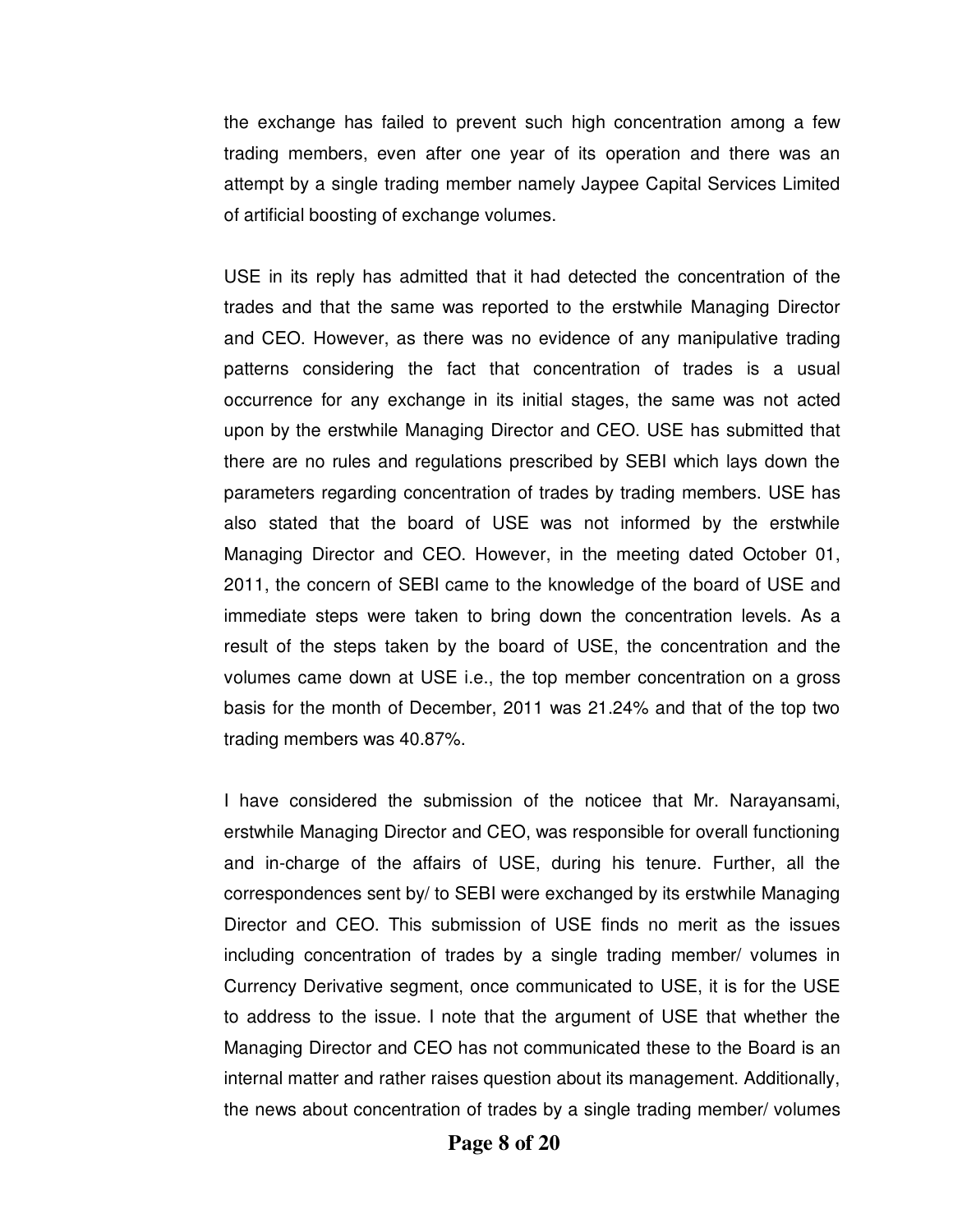in the Currency Derivative segment was widely reported in the media. Therefore, in my opinion the board members should have been alerted, with these.

I note that the surveillance systems at the USE had detected the concentration of trades by a single member, which was not usual. The fact of continuous concentration by a single member, that too the one who is on the board of USE as a Trading Member Director for a long time, ought to have raised some suspicion to the board members of USE. Further, upon perusal of the contents of the minutes of the meeting of USE held on December 11, 2010, I note that Mr. Gaurav Arora, the Trading Member Director had assured that any point of time from January 01, 2011, the total volumes traded on the exchange will be 10% of the overall market volumes. This assurance indicated that the Board of USE knew regarding the concentration. I note that the issue of concentration of trades was also discussed in the inspection report dated July 04, 2011, which admittedly was considered by the board members in their meeting held on August 24, 2011. I have seen the observations made in the inspection report wherein it has been said that USE is a four dealer/ member exchange where these dealers/ members trade among each other with negligible client participation. I note the admission of USE that the bulk of the large size trades have mostly been executed by two trading members who operate with large number of trading terminals from multiple locations. However, it was denied that the said trades were 'wash trades' as no motives could be attributed to the nature of such trade, except affecting the volumes.

Quite true that after SEBI communicated its reservations about the concentration by two of the trading members, it was brought down. But the fact remains that USE turned a blind eye towards the volumes that were generated on its platform. The defense of USE that concentration of trades is a usual occurrence for any exchange in its initial stages is unacceptable as the concentration by trading members did continue until SEBI intervened. USE has submitted that it has started to communicate to members whose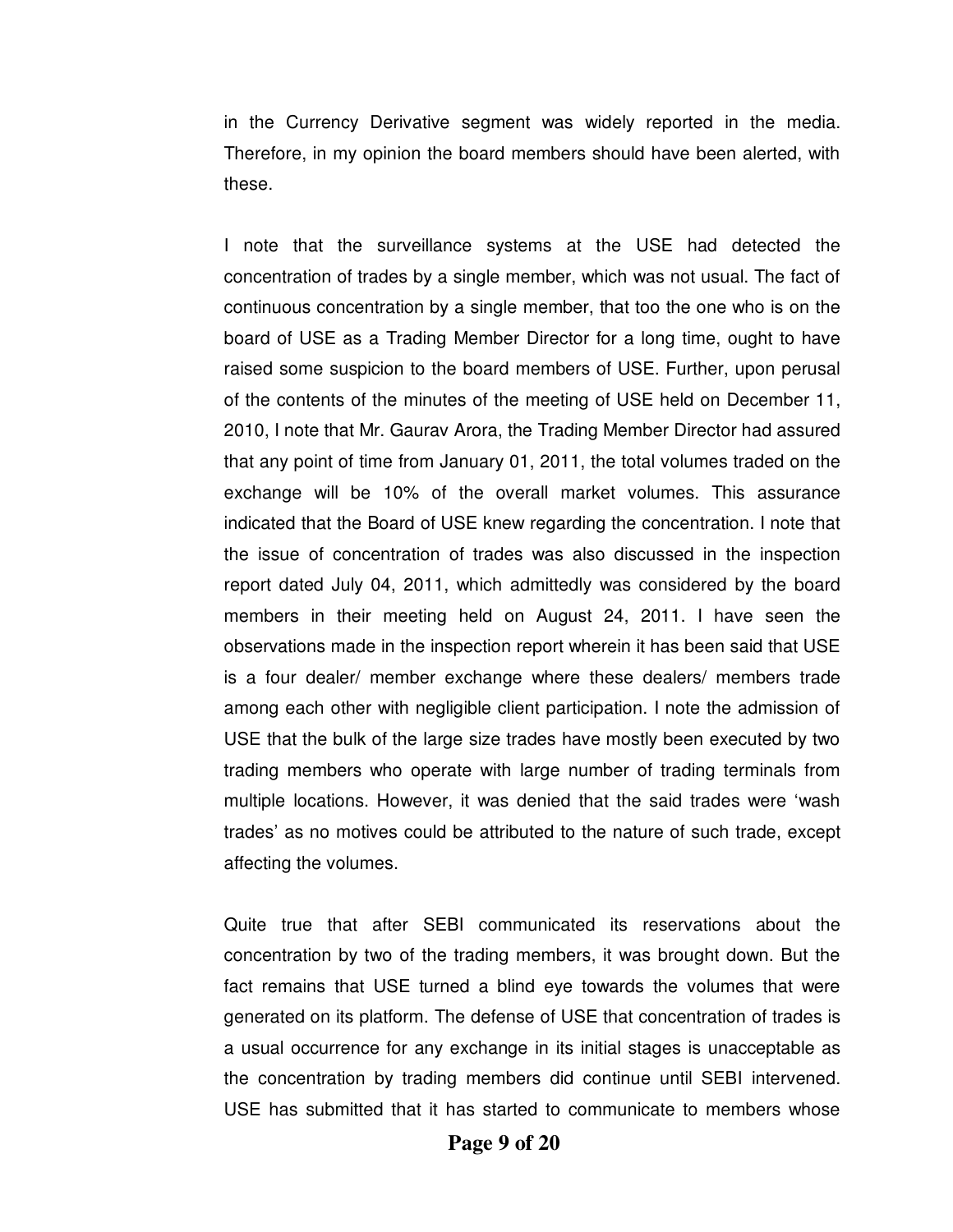concentration level cross 30% on a monthly basis. USE also states to be continuously monitoring the trades through its surveillance systems coupled with the follow up with the trading members. However, I observe that all the measures stated to be adopted by USE for reducing the concentration levels of the trades, were pursuant to the advice of SEBI.

#### **b. Structure of the governing board of USE**

It has been alleged in the SCN that the composition of the board of the USE was not in accordance with Section  $4(B)(6)(c)$  of the SCRA and the SEBI Master Circular dated December 31, 2010. The representation of the Trading Member Directors exceeded the maximum prescribed limit by 25%. The SCN further states that PIDs were made to retire by rotation at the governing board of USE. It has been said by USE that PIDs are to be selected by the governing board of a stock exchange from amongst the persons empanelled by SEBI. As these directors are selected and not elected, they are not subjected to retire by rotation. Further, the SCN alleged that the additional role and responsibilities of existing PIDs due to their position as Shareholder Director at BSE/ Chairman of ICCL have the effect of dilution of independence of the PIDs in their functions at USE. SCN has said that the composition of the governing board of USE does not appear to be sufficiently broad based, which is not in compliance with the provisions of SCRA and the SEBI Master Circular dated December 31, 2010.Therefore, it was alleged that the governing structure of USE is skewed towards BSE which is a major shareholder of USE holding around 15 % of its equity.

In response to this allegation, the USE has submitted that it had discussed about the formation of a Nomination Committee, in its meeting dated August 24, 2011. Further, it constituted the Nomination Committee in the meeting held on October 01, 2011 for reviewing the structure, size and composition of the board on a regular basis, for identifying individuals suitably qualified to become members of the board or senior level position, for making recommendations to the board on relevant matters relating to the appointment or re-appointment of Directors, succession planning for the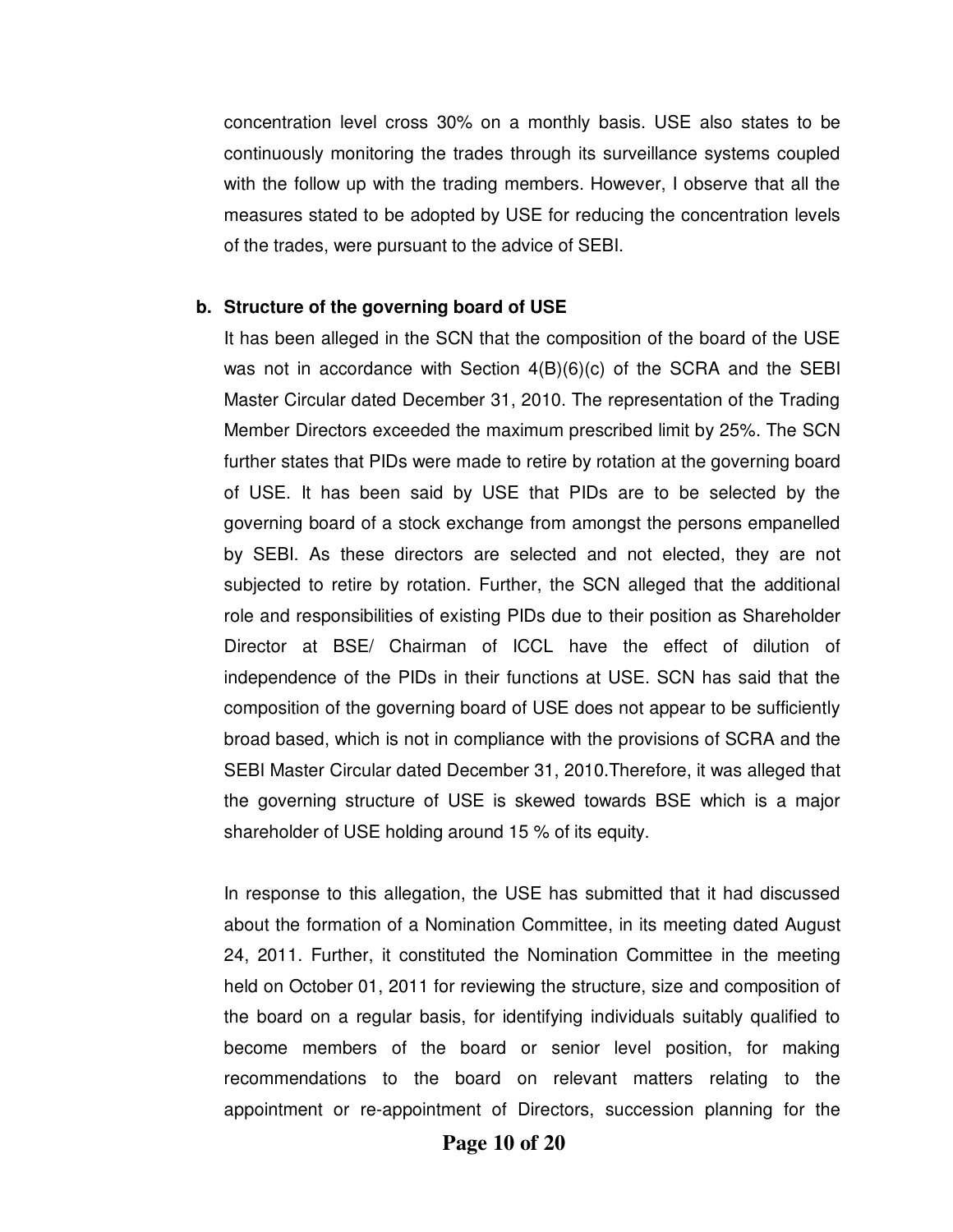whole time directors, etc. Thus, having constituted the Nomination Committee, according to USE, steps have already been taken by it to rectify the issue regarding the representation of the trading members on the Board and for ensuring the composition of the board in accordance with Section 4B(6)(c) of the SCRA and the SEBI Master Circular dated December 31, 2010. The Section 4(B)(6)(c) of the SCRA reads as under:

"(6) The Securities and Exchange Board of India may, while approving the scheme under sub-section (2), by an order in writing, restrict—

….

(c) the maximum number of representatives of the stock brokers of the recognized stock exchange to be appointed on the governing board of the recognized stock exchange, which shall not exceed one-fourth of the total strength of the governing board."

USE has further submitted that Clause 3.2 (h) of the SEBI Master Circular bearing no. CIR/MRD/DSA/10/2010 with regard to the resignation of the PIDs states that "the manner of election, appointment, tenure, resignation, vacation, etc. of the Directors (except the Chief Executive) shall be governed by the Companies Act, 1956 save as otherwise specifically provided under or in accordance with the Securities Contract (Regulation) Act, 1956". It has been stated that as the SCRA is silent on the manner of appointment of PIDs, USE followed the provisions as listed under Section 256 of the Companies Act, 1956 and accordingly, the PIDs were subjected to retirement by rotation and re-election at the annual general meetings.

USE has also said that its board structure is not skewed in favour of BSE in any manner whatsoever. USE has submitted that the two persons referred by SEBI had not discharged the role of PIDs on the other respective board of BSE and ICCL. USE has referred to the clause 3.2(f) of the SEBI Master Circular which states that 'a person shall not act as 'PID' on more than one Stock Exchange simultaneously'. The two persons in question were appointed first as PID on the Board of USE and thereafter these were appointed as Shareholder Director on the Board of BSE and Chairman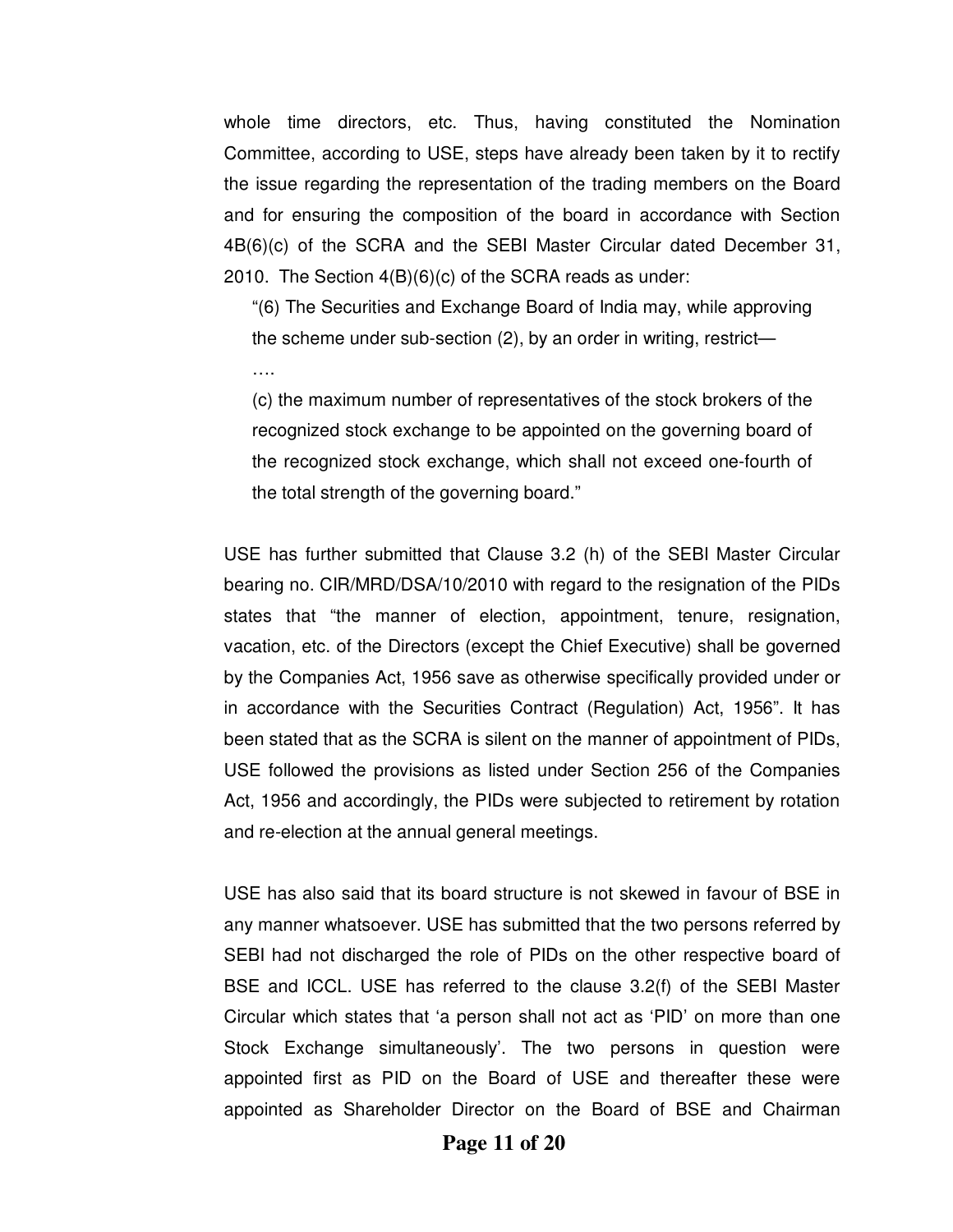(Independent Director) on the Board of ICCL, under the belief that there has been no breach of the Master Circular. USE further said that PIDs are reputable persons known for the good standing and integrity and they are unlikely to influence, on account of their directorships on the board of BSE/ ICCL. BSE has never been the beneficiary of any preferential treatment of USE. In addition, the payments made to BSE and ICCL towards the Operations and Maintenance Agreement and clearing and Settlement Agreement are well below the market rates. According to USE, the BSE has suspended its Currency Derivatives Segment license and hence there is no conflict of interest between USE and BSE.

I have considered the submissions of USE and note that inspite of discussion with the representatives of the USE, the issues have not been resolved. It is seen that the representative of the trading member director on the board was not found in accordance with Section 4B(6)(c) of the SCRA and the Master Circular dated December 31, 2010 and the same had exceeded the maximum prescribed limit of 25%. USE in its reply has submitted that it was under bonafide belief that the same will not constitute any violation of the SCRA. In my opinion, if things were not clear to USE it could have sought clarification regarding the same.

I note that the SEBI Master Circular dated December 31, 2010 states that:

"3.2 The other incidental and consequential matters relating to governance of stock exchanges shall be as under – **a)** The Directors, except the Public Interest Directors and the Chief Executive such as CEO, ED, MD etc. shall be elected by the Shareholders.

**…. ….** 

**e)** 'Public Interest Directors' shall be selected by the Governing Board from amongst the persons in the SEBI constituted panel." **f)** A person shall not act as 'Public Interest Director' on more than one Stock Exchange simultaneously.

It may be stated here that the procedure for the appointment/ empanelment of PIDs require to be in accordance with the existing laws in place. Further,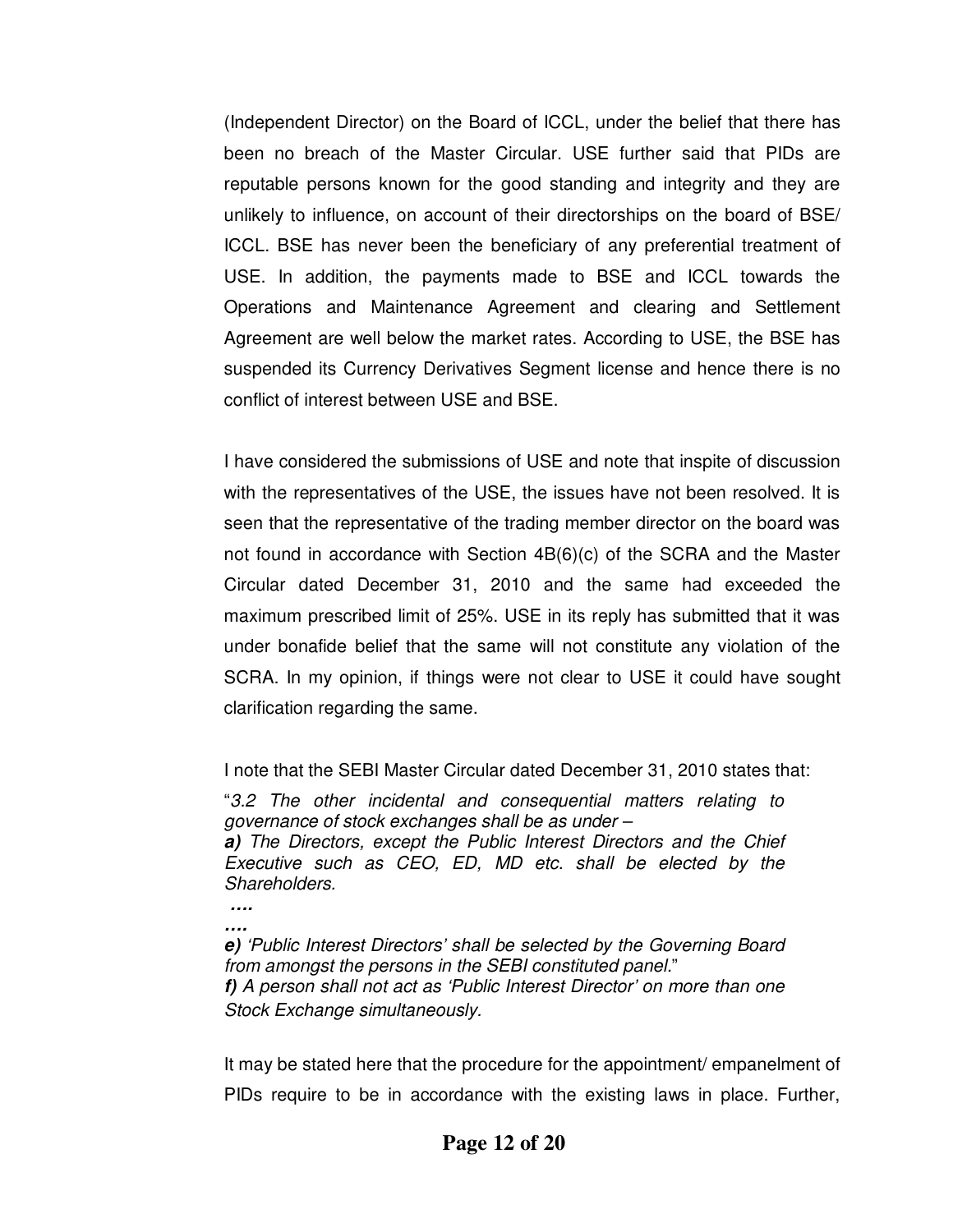SEBI empanels the names of the candidates forwarded by the stock exchanges on the panel of PIDs. Having seen this, I am of the considered view that USE ought to have approached SEBI, if it was having any issue/ doubt regarding the same.

I observe that PIDs were appointed on the board of USE subject to their approval by SEBI. I note that SEBI was never informed about their other directorship in BSE/ ICCL by USE. Subsequently, one of the directors have resigned as PID of USE and another PID resigned as Shareholder Director of BSE suggesting conflict of issues in holding such positions.

I note that there are four directors on the governing board of USE who are also holding vital positions at BSE/ ICCL. According to me, the issue of conflict of interest is definite, when the person who is acting as a Shareholder Director on one exchange acts as PID in another. It is seen that after the resignation of Mr. T.S. Narayanaswami from the post of MD and CEO of USE, Mr. Ashish Kumar Chauhan, Dy. CEO of BSE was appointed as Officer on Special Duty to USE. In my considered view, Mr. Chauhan is a Shareholder Director at BSE and his appointment as Officer on Special Duty at USE is in violation of SEBI Master Circular dated December 31, 2010, as 15% shareholding of USE is held by BSE.

I observe that USE has not appreciated the fact that it is just not any other company. It is a Stock Exchange and is vested with regulatory powers. It has to follow highest standards of propriety in the matters of corporate governance.

# **c. Inability to correct the imbalances in favour of particular directors**

The SCN has alleged that the board of USE is unable to correct the imbalances in its governance, which favor interests of a particular director in the nature of delayed payments of statutory dues or quorum rights in the board where these rights to certain shareholders are in favour of certain shareholders and pre-judicial to the interest of other stakeholders. The SCN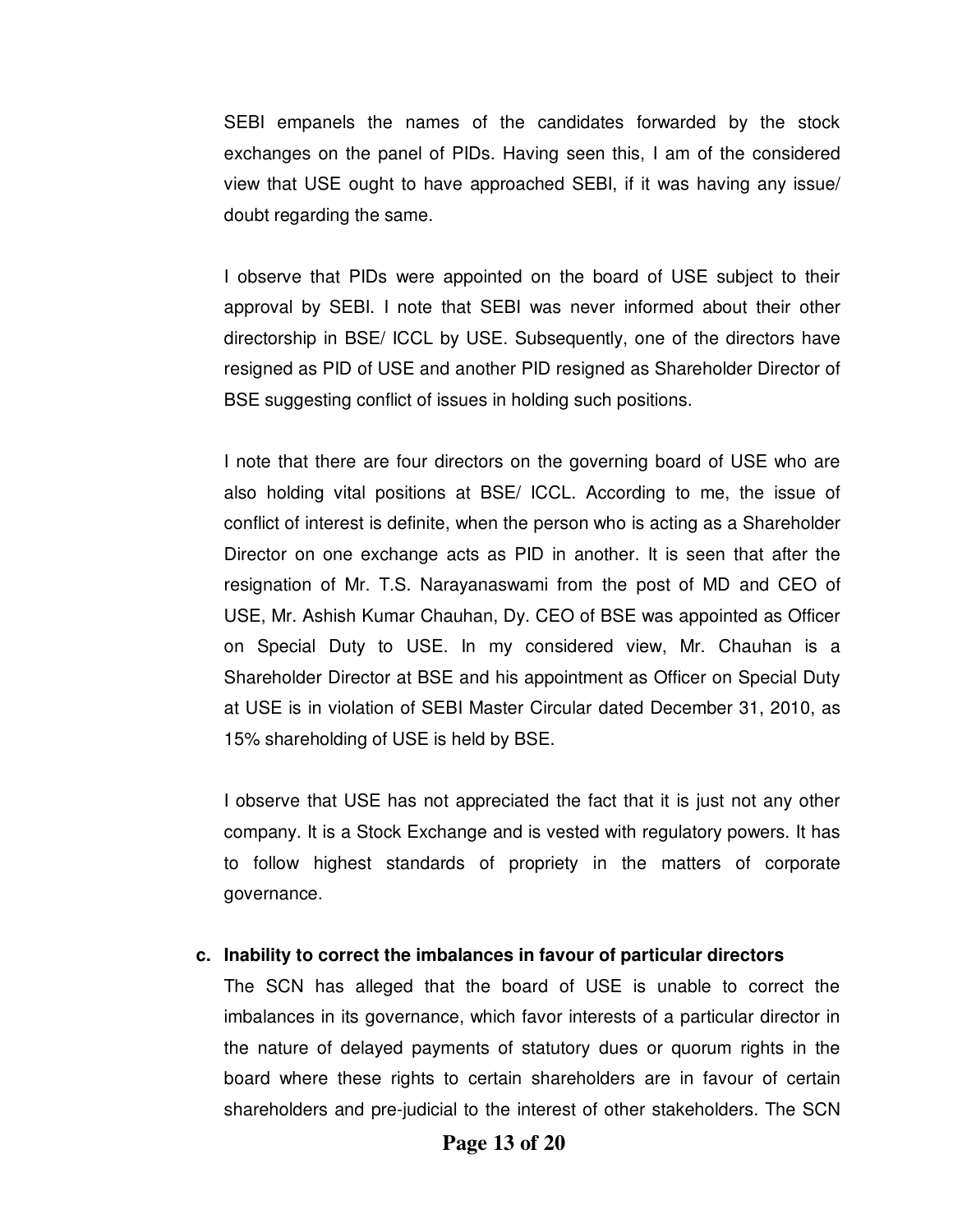has also alleged the inability of the board of USE to detect and remove conflicts of interest.

I note that the USE had made an application to SEBI for grant of recognition vide its letter dated September 22, 2008. Vide another letter dated October 16, 2008, USE forwarded a copy of its Articles of Association (hereinafter referred to as AoA). Later on, USE vide its letter dated November 13, 2009, submitted another application for grant of recognition enclosing therewith Memorandum of Association, AoA, etc. SEBI has noticed variations in the AoAs submitted by the USE along with its applications on different dates, and in the final application, Part II – Specified Articles has been inserted in the AoA. The said Part II gives special rights to the promoters i.e., Jaypee Capital, BSE and Federal Bank. The amended article 80.3 of the AoA, reads as under:

 "The quorum for a meeting of the board, duly convened and held, shall be the minimum required by the provisions of the Act; provided, that no quorum shall be constituted unless at least one (1) Jaypee Capital Nominee Director; one (1) BSE Nominee Director; and one (1) Federal Bank Nominee Director or, in each case, their duly appointed alternate directors are present in the meeting of the Board."

USE in its submission has said the AoA containing these provisions, were specifically approved by SEBI vide its letter dated March 26, 2010. It has further said that all the stakeholders have reviewed and confirmed the provisions of Part I and II before investing in USE.

I note that such kind of special arrangements as did by USE is not in the interests of independent functioning of the stock exchange. The Special Articles i.e., Part II of AoA has overriding effect over its General AoA and these rights to certain shareholders appear to be detrimental to the interest of other stakeholders. These are inconsistent, imprudent and contrary to the best corporate governance practices. In my opinion, such special arrangements surely constrain the independent functioning of the Stock Exchange. I also note that the USE has failed to bring 'the amendment to its AoA' to the notice of SEBI, while submitting its application on November 13,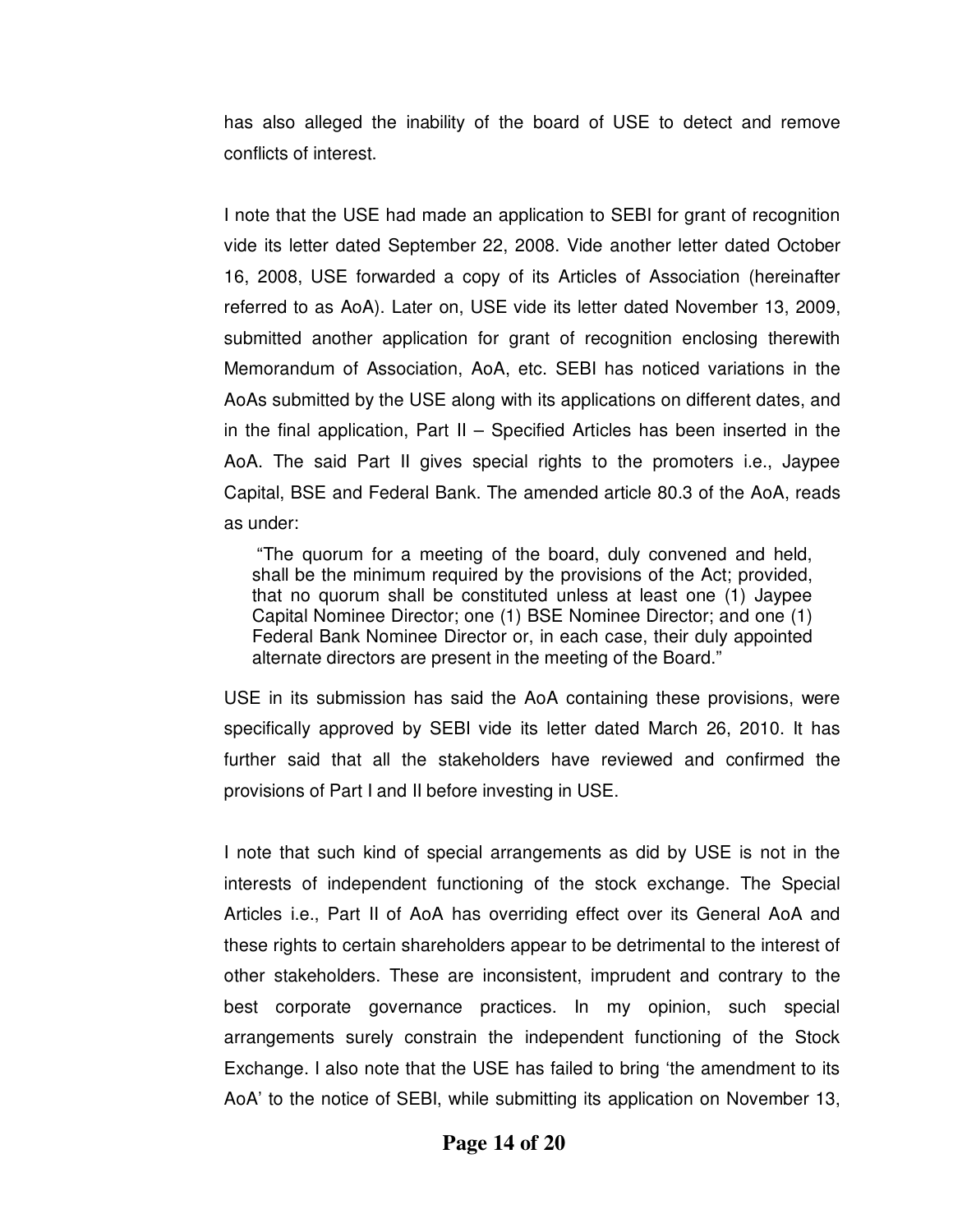2009. In the process, I note that these defaults on the part of USE not only reflect bias on the part of the Exchange towards certain shareholders, but also reveals that such provisions in AoA are against the spirit of demutualization of stock exchanges.

USE has further submitted that amendment to Article 37.1 of the AoA, was carried out in order to bring the same in conformity with Section 256 of the Companies Act. As the said amendment did not have a bearing on the constitution of the board as per Section 3(2) of the SCRA, no prior approval was sought from SEBI.

Vide its email to SEBI dated September 08, 2011, USE has also confirmed that henceforth it will seek prior approval from SEBI for amending its AoA. I note that SEBI, has advised USE not to act upon the Part-II of the Specified Articles of the AoA of USE and keep the same in abeyance till further order, vide its letter dated November 23, 2011.

#### **9. Delayed payment of Turnover Fees**

It has been alleged in the SCN that the board of USE has failed to ensure that the turnover fees to be paid to SEBI is paid by the trading member namely Jaypee Capital Services Limited represented by Mr. Gaurav Arora, a Director on the board of USE on time. USE in its reply has submitted that SEBI permits late payment of turnover fee with a penal interest of 15 % per annum. USE has also submitted that sometimes the delay in payment was due to non-availability of erstwhile MD and CEO, during the first week of the month, when it is payable and who was the signatory for cheques. It has been stated that USE is following up with all the trading members, without exception, for the collection of penal interest, towards late payment of turnover fees to SEBI. Further, full recovery has been made from Jaypee Capital Services Limited towards the turnover fees along with interest on late payment.

At this stage, I note that the provision regarding the late payment are applicable when the circumstances are beyond the control of the trading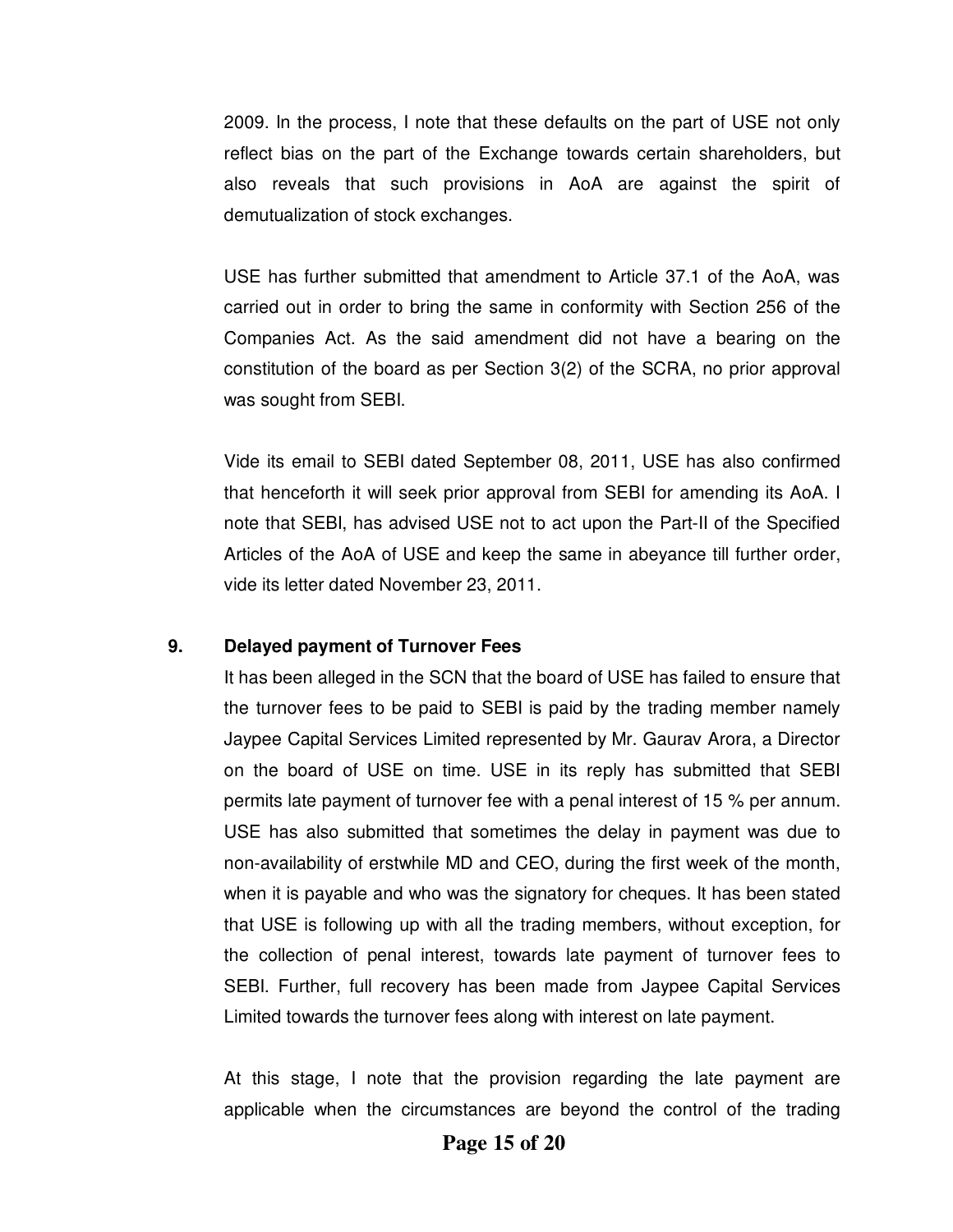member thereby disabling them to make the payment on time. In view of this, the submission of USE cannot be accepted and there appears to be lack of effective governance by its board. It also shows favour by USE to particular director by permitting delayed payments of statutory dues.

# **10. Deputation of staff from BSE on a continuous basis**

I note that USE was initially permitted to take personnel on deputation from BSE to carry out the important functions of surveillance, inspection, trading platform and operations, compliance, membership etc. so that in the due course it can build its resources and start employing its own staff. It is seen that USE was also permitted to engage the services of BSE in respect of its requirements of hardware, software, technical/ process support, disaster recovery etc. The SCN has alleged that even after passage of twenty months since its recognition, USE has failed to build/ augment its own infrastructure including appointing its own staff, system etc.

USE in its reply has submitted that when the organizational chart was filed to SEBI at the time of its recognition as a stock exchange, no time line was specified by SEBI for terminating the deputation arrangement with BSE. Further, USE stated that, it was under the belief that SEBI was rather interested in the continuity of BSE's infrastructure and personnel, irrespective of whether they were on deputation from BSE or on the rolls of USE.

I note that a stock exchange should have its own human resources and a rather self sufficient infrastructure. Further, there should not be a need to depend on another Exchange. Important departments in an Exchange under the supervision of outsourced staff is unhealthy for the governance of stock exchange. During the personal hearing, USE has submitted that in the meeting of the Board of directors dated February 07, 2012, USE has decided to transfer the functions of surveillance, inspection, investigation, arbitration, investor grievance, investor services centre, etc. manned by staff on USE rolls and the process for the same will be completed by April, 2012.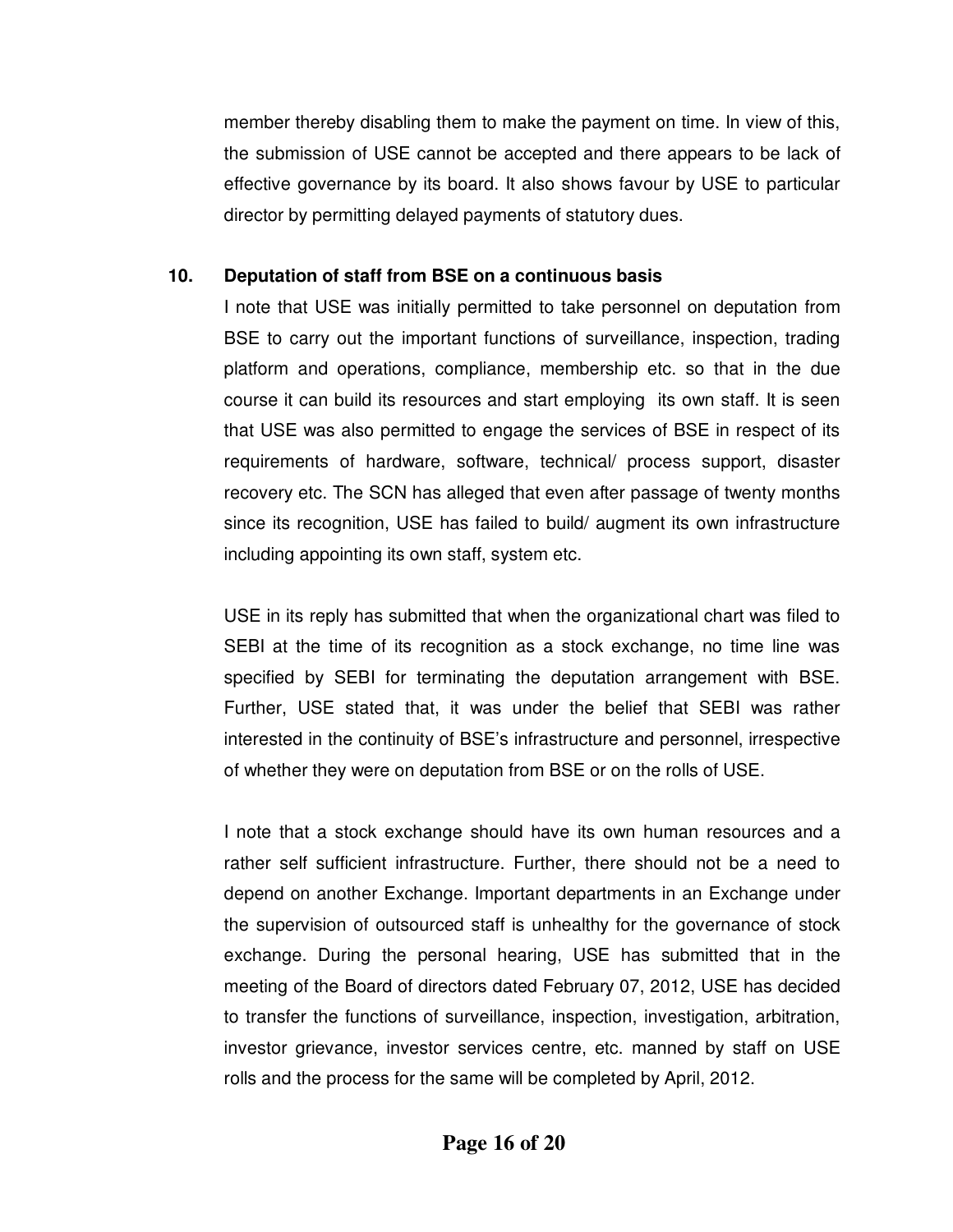# **11. Lack of Sustainable Pricing Policy**

The SCN has also alleged that USE does not have a sustainable pricing policy to ensure sound financial health over a long term and it will have an impact on its net worth. Further, it is mentioned in the SCN that there is a decrease in networth of USE as compared to previous year. USE has submitted that it is a year old exchange. The board of USE has stated that prudent austerity measures are in place to reduce expenditure and efforts are also made for increasing the revenue. Further, it also said that the loss for the six monthly period ended September 30, 2011 has been brought down to  $\overline{51.55}$  crore, in comparison to the loss of  $\overline{57.35}$  crore incurred for the six monthly period that ended on September 30, 2010.

I note that SEBI vide circular dated October 14, 2009, regarding 'Revision of transaction charges by the stock exchanges', inter alia has specified that the stock exchanges while revising such transaction charges, are advised to ensure that 'it does not encourage generation of artificial demand'. It can very well be stated that failure/ delay in levying the transaction fee by USE at a time when NSE and MCX-SX had already started levying transaction charges, may amount to creation of artificial demand at USE. However, I note the undertaking of USE during the personal hearing that it has introduced the transaction charges effective from April 03, 2012 and is levying the same.

# **12. Appointment of Saurav Arora**

It is seen that Mr. Saurav Arora, son of Mr. Gaurav Arora, the Trading Member- Director was appointed as the President of Business Development at USE. The SCN has alleged that such appointment was in violation of Section 314 of the Companies Act, 1956 and the resignation was tendered only when one of the shareholders of USE raised an objection. USE in its reply has submitted that it is in the process of taking appropriate steps to ensure compliance with Section 314 of the Companies Act, 1956 at the annual general meeting scheduled to be held on September 19, 2011 by passing a special resolution regarding the 'office of profit'. It has also been submitted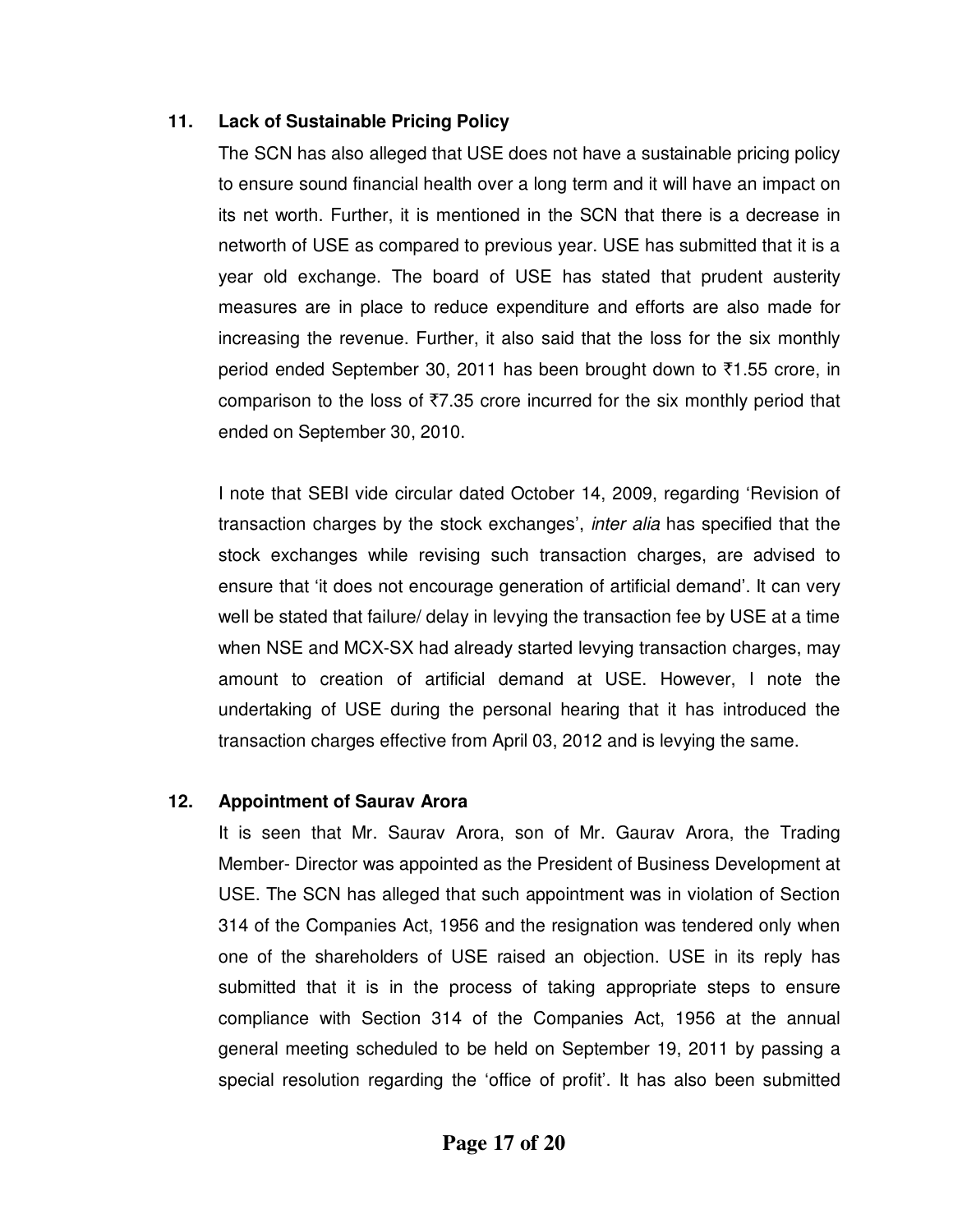that for keeping with the good Corporate Governance principles, USE by its letter dated December 28, 2010 had informed SEBI about the appointment of Mr. Saurav Arora in USE, in view of his past association as the Director of Jaypee Capital Services Limited. USE said that in the absence of response from SEBI, it inferred that SEBI had 'no objection' to the said appointment. According to me, it is wrong for USE to have inferred that SEBI did not have objection to it. I note that exemption is to be specifically asked for and specifically given.

### **13. Failure to convene the board meetings within the statutory period**

I note that there was a gap of more than five months between the two board meetings of USE (i.e. the twenty second meeting of the board of directors of USE was held on March 12, 2011 whereas the twenty third meeting held on August 24, 2011), which was in clear violation of the Companies Act, 1956 and the same goes on to show that the board of USE is not keen to review the performance of the exchange at regular intervals. USE in its reply has admitted its failure to convene the Board meeting claiming it to be an inadvertent error. It further submitted that following the resignation of the Managing Director and CEO, the board has taken active responsibility in the affairs of USE. During the personal hearing, USE was asked to provide the dates of the board meetings held from August 24, 2011. These details were submitted by USE, vide its letter dated April 13, 2012 and the dates of the meetings as per the information submitted by USE, are August 24, 2011, September 19, 2011, October 01, 2011, December 22, 2011, January 12, 2012, February 07, 2012, March 23, 2012 and April 10, 2012.

- **14.** Having considered the facts and circumstances described in the above paragraphs, I note that the steps taken by USE are pursuant to the intervention of SEBI. In my opinion, USE should have noticed the trading concentration by two members on its platform. I have seen the current structure of the board of USE, i.e. as on April, 2012, which is as under:
	- MD & CEO  $-$  (yet to be appointed)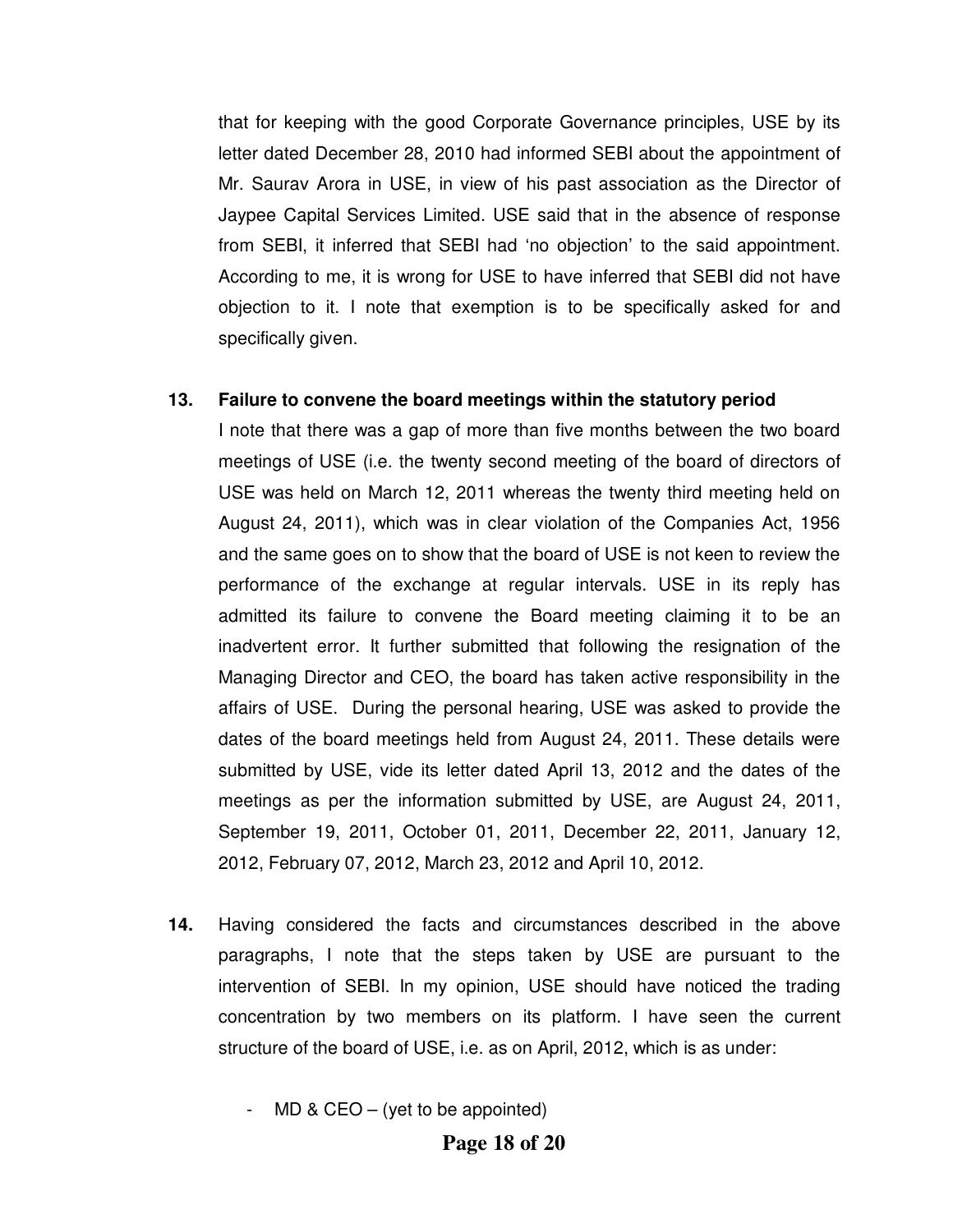- Trading Member Directors 02
- Public Interest Directors 02
- Shareholder Directors 04

It is seen that USE has taken certain corrective steps and have brought new directors in order to bring its structure in line with the requirements of prevalent rules and regulations. USE has further, clarified the other issues like delayed payment of turnover fees, augmentation of its own staff personnel, putting in place the transaction charges, etc. However, these again appears to be an outcome of the intervention of SEBI. Having considered the above, I am convinced that USE was negligent to certain extent in the discharge of its functions and duties. I note that a Stock Exchange, who is in charge of the trading platform for all the market participants, has to function in an objective and just manner setting an example to the intermediaries related to its business and to promote healthy development of the securities market.

- **15.** As regards the disputed AoA's of USE, I am of the considered view that the 'Part II- Specified Articles' needs to be amended suitably as observed in para 8(c) above.
- **16.** Now, I have to decide on the appropriate penalty to be awarded to USE. While dealing with matters concerned with discharge of regulatory functions, there would be few occasions where monetary penalty would be appropriate. Suspending/ interrupting the working of the stock exchanges is also not an appropriate penalty as it involves negative externalities and could be considered only in extreme cases. Therefore, given the nature of the lapses and the efforts made, I am of the opinion that penalty of warning would be appropriate in this case.
- **17.** I, therefore, in exercise of the powers conferred upon me in terms of Sections 11(2)(j) and 19 of the Securities and Exchange Board of India Act, 1992 read with Section 12A of the Securities Contracts (Regulation) Act, 1956, hereby